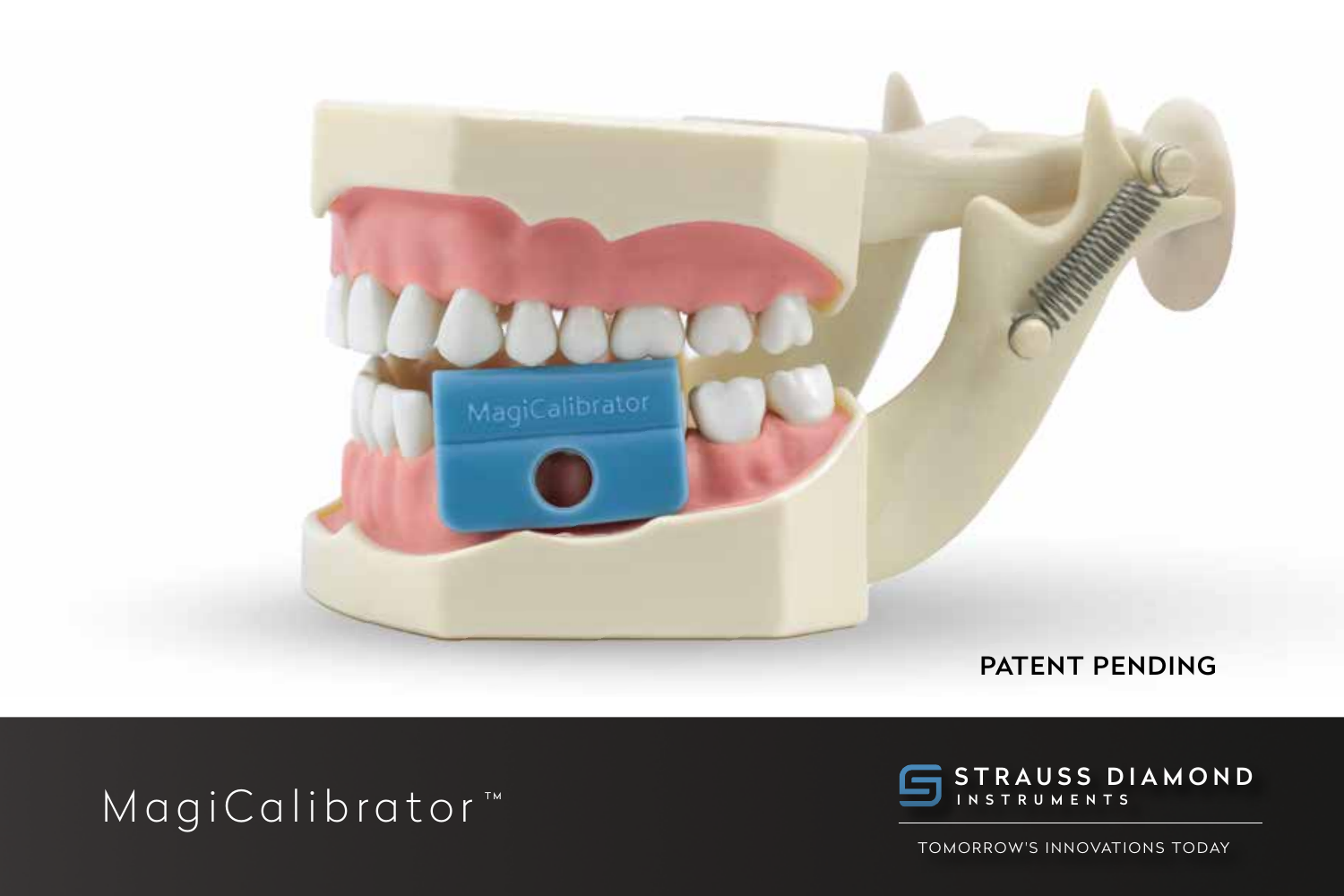## MAGICALIBRATOR OVERVIEW

The MagiCalibrator is a silicon intraoral device with an embedded 10mm stainless steel ring that can be placed in the field of view (FOV) when taking two-dimensional x-rays, as in digital panoramic imaging.

In the x-ray image, the 10mm ring appears as an opaque body of known length, thereby facilitating the calibration function of the radiographic software. With this calibration, any distance between two points on the x-ray can be precisely determined. This is especially useful when planning implants. A properly calibrated radiograph enables one to accurately measure the distance from the crest of the bone to vital structures such as the mandibular canal, sinuses, or foramen. One can also determine the space available between the existing teeth,

making it possible to predetermine the length and width of the implant needed to restore the case.

For doctors who lack access to CBCT with advanced implant treatment planning software, this 2-dimensional solution takes the guesswork out of selecting an implant's size and performing the resulting osteotomy. Because the x-ray is time stamped and saved with the MagiCalibrator ring in the image, and because the radiographic software preserves all calibration measurements to facilitate subsequent remeasurement, the MagiCalibrator also provides an additional layer of risk management support: it would be impossible to allege with any plausibility that the doctor had simply guessed about the relevant measurements for the procedure.



## STREAMLINED SOLUTIONS

In the past, creative dentists have followed medical practitioners in using 5mm stainless steel balls to calibrate their x-rays. However, the mouth is an especially difficult place to insert a tiny ball without risk of the patient swallowing it—or, worse yet, breathing it in. To get around this, dentists have experimented with taking impressions and pouring a cast to secure the stainless steel ball in an essix type retainer, or with squirting the vestibule full of messy bite registration material and embedding the ball during setting.

The MagiCalibrator eliminates the need for such cumbersome and time-consuming techniques, giving patients the streamlined experience that they expect when having an x-ray taken.

The MagiCalibrator's saddle-shaped body is simply placed over the remaining teeth near the area where the implant is planned, the patient is placed in the head positioner, and the x-ray image is captured.

The entire process is no more complicated than that, and it takes just seconds to perform. After each use, the MagiCalibrator can be sterilized and reused again and again.

See right for FDA indications.



- The MagiCalibrator features a metal ring embedded inside an elastomer body. The outer diameter of the ring is 10mm.
- DO NOT USE if the MagiCalibrator has been bent, broken, torn, or damaged in any way.
- This is a prescription device intended only for professional users.
- The producers and sellers take no responsibility for any outcome of the clinical use of the MagiCalibrator.

## FDA NOTES FOR USE

Actual size representation